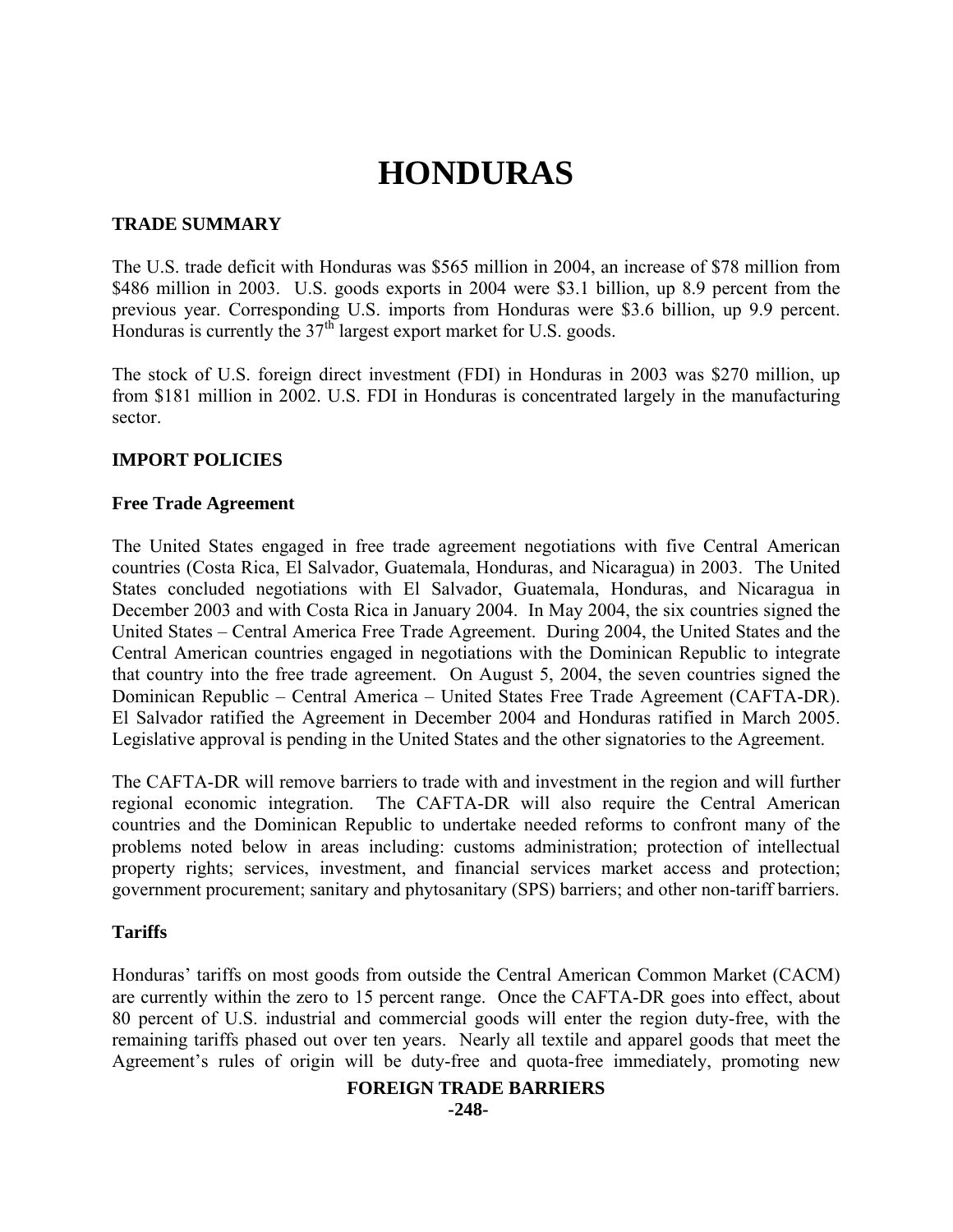opportunities for U.S. and regional fiber, yarn, fabric and apparel manufacturing. (The Agreement's tariff treatment for textile and apparel goods may be made retroactive to January 1, 2004.)

Honduras maintains a combination price band and absorption agreement for corn, grain sorghum, and corn meal. Under the price band mechanism, duties can vary from 5 percent to 45 percent, depending on the import price. The duty for these products drops to 1 percent if the end users agree to first purchase a predetermined amount of corn and sorghum from domestic farmers; otherwise, the higher tariffs of the price band mechanism remain in effect. The tariff reduction only takes place during non-harvest season (March through August), and only end-users who have previously signed the absorption agreement may apply for this preferential treatment. A similar absorption agreement exists for rough rice, with duties of 1 percent for signers of the agreement and 45 percent for everyone else. The United States has strongly opposed the Honduran policies on these grains as limiting access for U.S. agricultural products.

Under the CAFTA-DR, Honduras will eliminate its tariffs on nearly all agricultural products within 15 years (18 years for rice and chicken leg quarters and 20 years for dairy products). For the most sensitive products, tariff rate quotas will permit some immediate zero-duty access for specified quantities during the tariff phase-out period, which will expand over time. Honduras will liberalize trade in white corn through expansion of a TRQ. Accordingly, when implemented, the CAFTA-DR will lead to the elimination of market access barriers, including the price band and absorption agreement system, for all products other than white corn.

The Agreement also requires transparency and efficiency in administering customs procedures, including the CAFTA-DR rules of origin. Honduras committed to ensure greater procedural certainty and fairness in the administration of these procedures and all Parties agreed to share information to combat illegal transshipment of goods.

Honduras implemented the WTO Customs Valuation Agreement in February 2000.

# **STANDARDS, TESTING, LABELING, AND CERTIFICATION**

Application of SPS requirements is sometimes lacking in transparency, resulting in uncertainty among U.S. suppliers and Honduran importers. The Honduran government requires that sanitary permits be obtained from the Ministry of Health for all imported foodstuffs, and that all processed food products be labeled in Spanish and registered with the Division of Food Control (DFC) of the Ministry of Health. A U.S. and a regional supermarket chain have complained that delays in the process of granting these permits have hampered their ability to import into Honduras. The Ministry of Health agreed to accelerate the process by focusing most closely on products considered to be at high risk for sanitary concerns (such as raw meat) and simplifying the procedures for low-risk products. However, during 2004, concerns remained: that these regulations were not being strictly enforced for Honduran competitors, and that imports into

#### **FOREIGN TRADE BARRIERS -249-**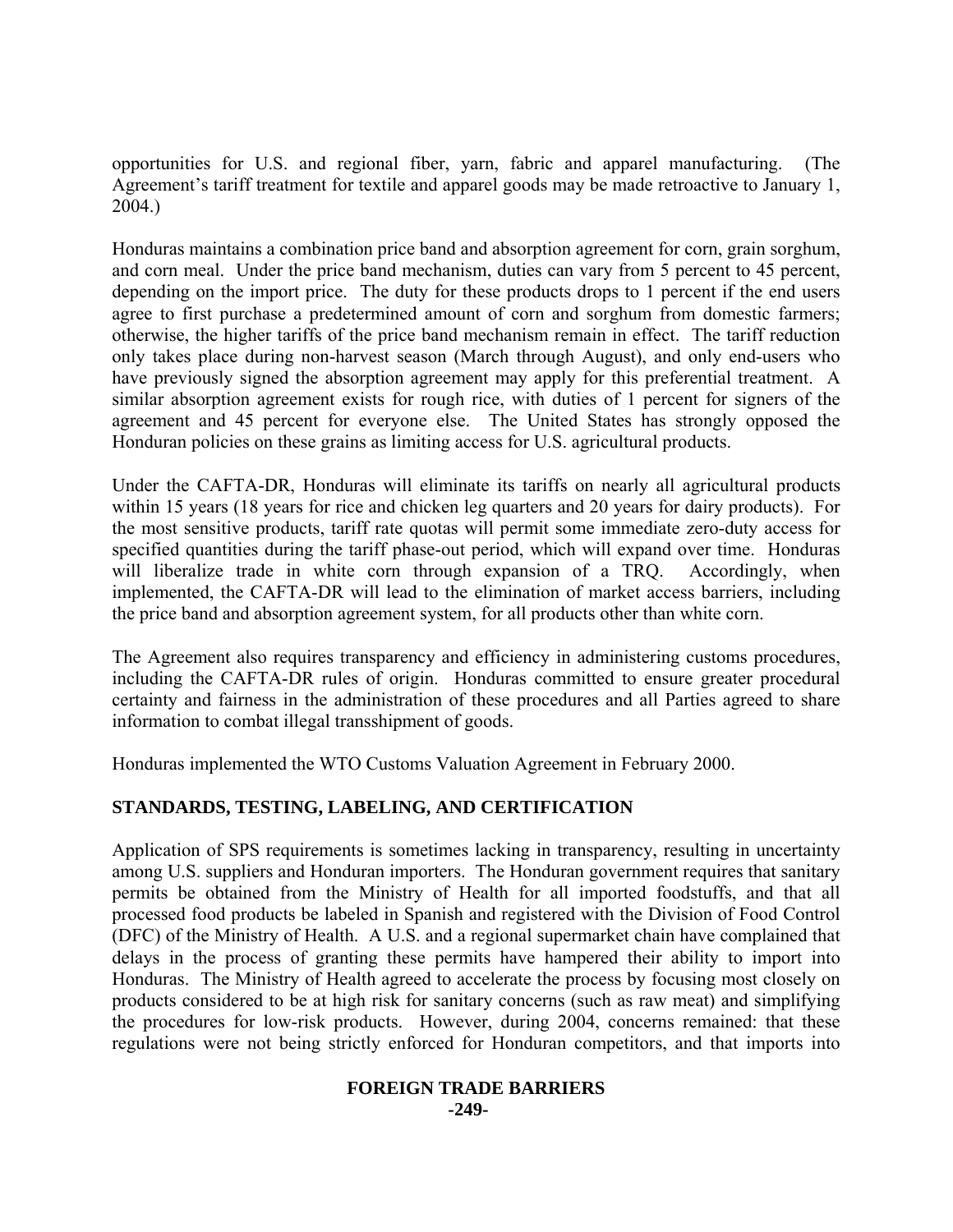Honduras could grow significantly, with a more transparent and efficient process of granting sanitary permits.

In 2002 and 2003, Honduran importers had initial difficulty receiving permission to import turkey into Honduras, though permission was eventually granted. The Honduran government has also cited SPS concerns in periodically denying applications for the importation of pork and dairy products.

Since 2002, Honduras has imposed a ban on poultry products from a number of U.S. states, due to concerns over low-pathogenic avian influenza (LPAI). The ban was revised and renewed in March 2004 in spite of World Organization for Animal Health (OIE) guidelines that the presence of LPAI does not justify trade restrictions, and despite information provided to Honduran officials by the U.S. Department of Agriculture (USDA) indicating the dates on which testing was completed in the affected states. The USDA estimates that if Honduran restrictions on U.S. raw poultry and poultry parts were lifted, U.S. producers could export an additional \$10 million of poultry products to Honduras annually.

When the United States and Central America launched the free trade agreement negotiations, they initiated an active working group dialogue on SPS barriers to agricultural trade that met alongside the negotiations to facilitate market access. The objective was to leverage the impetus of active trade negotiations to seek difficult changes to the Central American countries' SPS regimes. Through the work of this group, Honduras has committed to resolve specific measures affecting U.S. exports to Honduras. In particular, for meat, dairy, and poultry, under CAFTA-DR Honduras will move toward recognizing import eligibility for all plants inspected under the U.S. food safety and inspection system.

## **GOVERNMENT PROCUREMENT**

Honduras is not a party to the WTO Government Procurement Agreement. Under the Government Contracting Law, which entered into force in October 2001, all public works contracts over one million lempiras (approximately \$53,850 as of December 2004) must be offered through public competitive bidding. Public contracts between 500,000 and one million lempiras (\$26,925 and \$53,850) can be offered through a private bid, and contracts less than 500,000 lempiras (\$26,925) are exempt from the bidding process. Currently, to participate in public tenders, foreign firms are required to act through a local agent (at least 51 percent Honduran-owned).

While foreign firms are granted national treatment for public bids, some still complain of mismanagement and lack of transparency in the bid processes. One way that the government of Honduras has tried to improve transparency and fairness in government procurement is by contracting with the United Nations Development Program (UNDP) to manage procurement for an increasing number of ministries and state-owned entities. However, U.S. companies have expressed concerns about the way UNDP has managed major procurements for the government,

# **FOREIGN TRADE BARRIERS**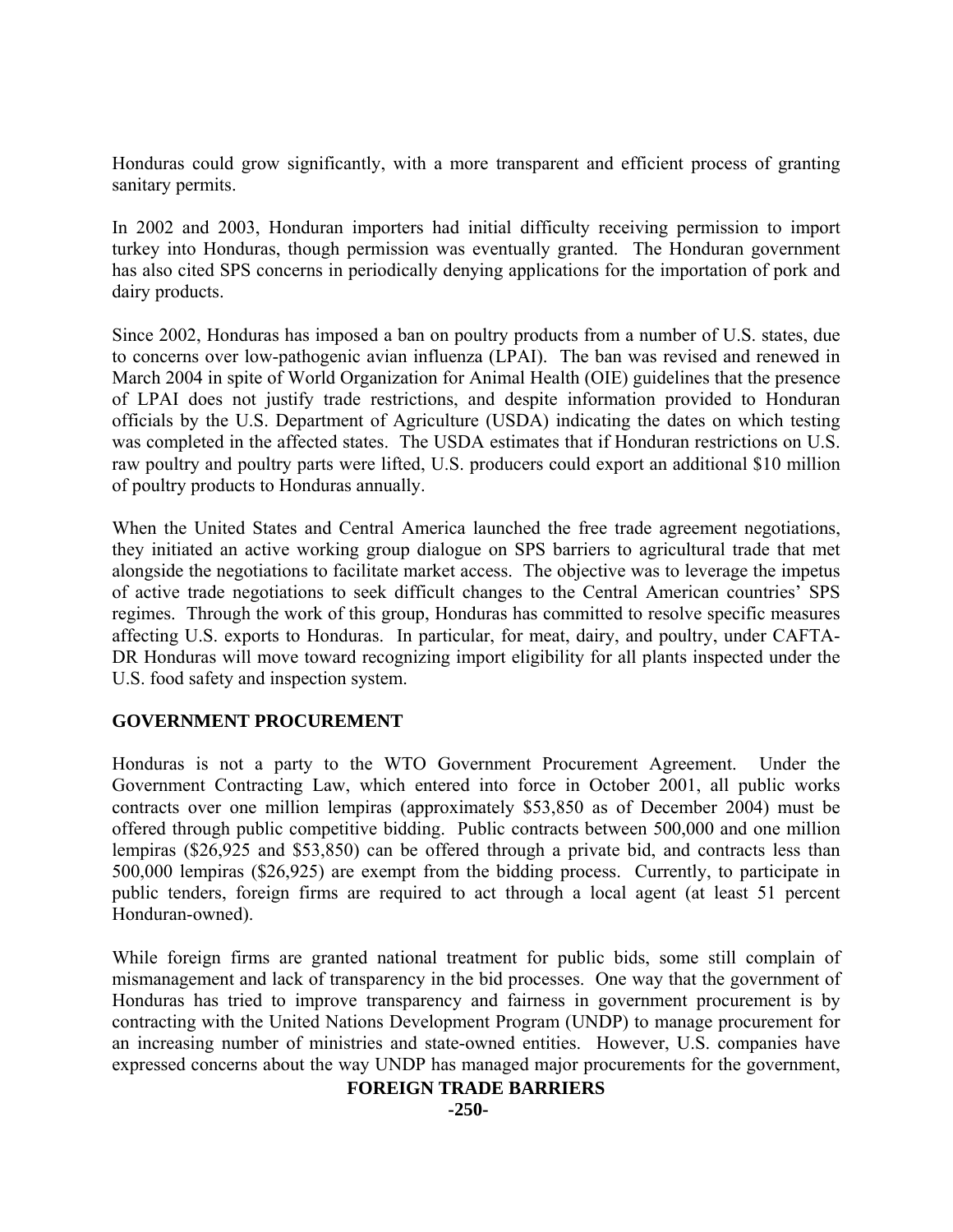such as complaints that bid requirements were written so narrowly that they favored a particular company from the outset and that UNDP management of invitation-only, limited-bid process, was not transparent.

The CAFTA-DR requires fair and transparent procurement procedures, including advance notice of purchases and timely and effective bid review procedures. Under the CAFTA-DR, U.S. suppliers will be permitted to bid on procurements covered by the Agreement for most Guatemalan government entities, including key ministries and state-owned enterprises on the same basis as Guatemalan suppliers. The anti-corruption provisions in the Agreement require each government to ensure that bribery in matters affecting trade and investment, including in government procurement, is treated as a criminal offense, or is subject to comparable penalties, under its law. In addition, the CAFTA-DR would eliminate the local agent requirement for participation in public tenders.

# **EXPORT SUBSIDIES**

Honduras does not have export subsidies or export-promotion schemes other than the tax exemptions given to firms in free trade zones. Under the CAFTA-DR, Honduras may not adopt new duty waivers or expand existing duty waivers conditioned on the fulfillment of a performance requirement (e.g., the exportation of a given level or percentage of goods). Honduras may maintain existing duty waiver measures provided such measures are consistent with its WTO obligations.

# **INTELLECTUAL PROPERTY RIGHTS (IPR) PROTECTION**

Honduras largely complied with the Trade Related Aspects of Intellectual Property Rights (TRIPs) Agreement by the January 1, 2000, deadline. In December 1999, the Honduran Congress passed two laws to reform previous legislation concerning copyrights, patents, and trademarks. However, the Honduran Congress has yet to pass laws governing the protection of integrated circuit designs and plant varieties. In the CAFTA-DR, Honduras agreed to ratify or accede to the International Convention for the Protection of New Varieties of Plants by January 1, 2006, or provide effective patent protection for plants by the date of entry into force of the agreement.

CAFTA-DR obligations will also strengthen Honduras' IPR protection regime to conform with, and in many areas exceed, WTO norms. CAFTA-DR obligations would also provide stronger deterrence against piracy and counterfeiting by criminalizing end user piracy and requiring Honduras to authorize the seizure, forfeiture, and destruction of counterfeit and pirated goods and the equipment used to produce them. The CAFTA-DR text also mandates both statutory and actual damages for copyright and trademark infringement, which would ensure that monetary damages can be awarded even when it is difficult to assign a monetary value to the violation.

#### **FOREIGN TRADE BARRIERS -251-**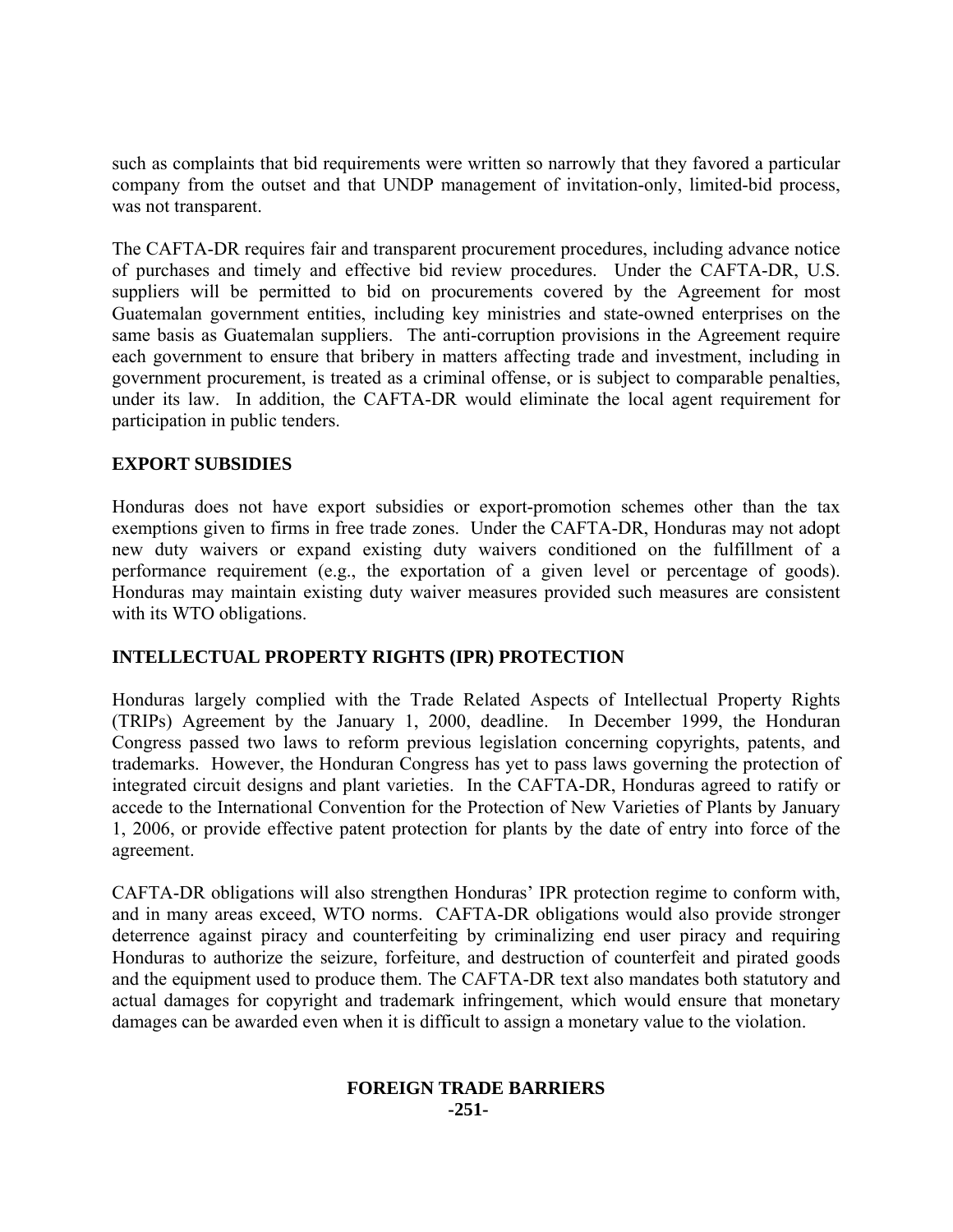# **Copyrights**

Honduras' copyright law, updated in 1999, added more than twenty different criminal offenses related to copyright infringement and established fines and suspension of services that can be levied against offenders. However, the piracy of books, sound and video recordings, compact discs, and computer software is still widespread in Honduras, due to limited enforcement capacity. A spot survey by an industry-sponsored IPR advocacy group found that nearly 75 percent of all compact discs for sale in Honduras' markets were pirated. U.S. software companies are also pushing for ministries and state-owned entities to ensure their own use of only authorized licensed software. A major U.S. software company has estimated that it loses \$5 million annually due to software piracy in Honduras.

The piracy of cable television signals is also a problem in Honduras. During 2004, two different U.S. companies claimed that their competitors were broadcasting pirated cable television signals from the United States, and that the Honduran authorities do not vigorously investigate and prosecute these activities. The CAFTA-DR enforcement provisions are designed to help reduce copyright piracy.

# **Patents and Trademarks**

Honduras ratified the Paris Convention for the Protection of Industrial Property in 1994. The Honduran Congress enacted a 1999 Law of Industrial Property to provide improved protection for both trademarks and patents. To be protected under Honduran law, patents and trademarks currently must be registered with the Ministry of Industry and Trade. The CAFTA-DR will eliminate cumbersome registration requirements.

Modifications to the Patent Law of 1993 included patent protection for pharmaceuticals, and extension of the term of protection for a patent from seventeen to twenty years from the date of filing, to meet WTO standards. The term for cancellation of a trademark for lack of use was extended from one year to three years. Trademarks are valid for up to ten years from the registration date. The illegitimate registration of well-known trademarks has, however, been a persistent problem in Honduras. The CAFTA-DR enforcement provisions are designed to help reduce trademark infringement.

A major concern for U.S. pharmaceutical and agricultural chemical companies is the lack of effective data protection in Honduras for undisclosed test data submitted for the marketing approval of a pharmaceutical or agricultural chemical product. Implementation of CAFTA-DR obligations will ensure adequate and effective protection of such data from disclosure and unfair commercial use.

## **FOREIGN TRADE BARRIERS -252-**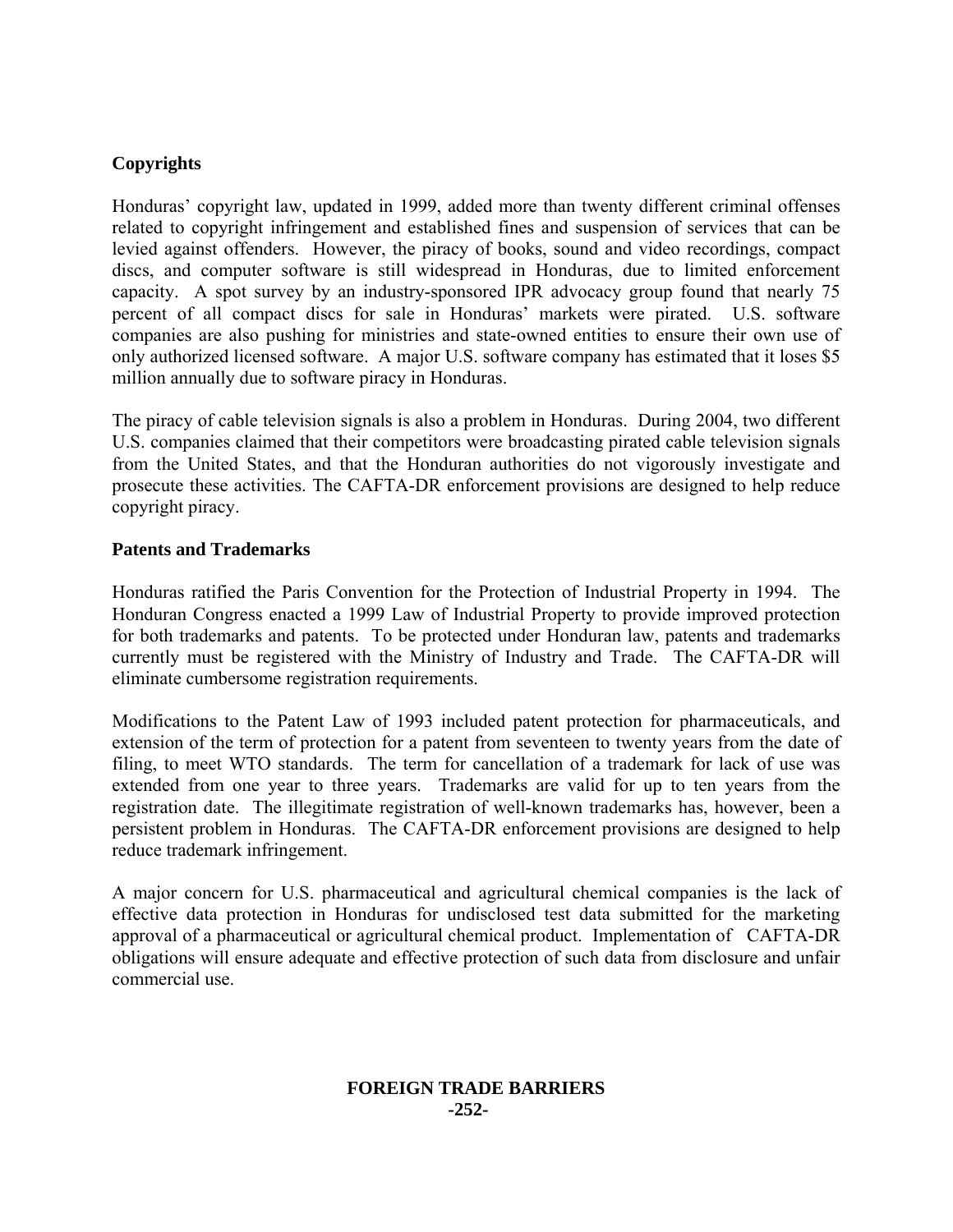## **SERVICES BARRIERS**

Currently, special government authorization must be obtained to invest in the tourism, hotel, and banking services sectors. Foreigners may neither hold a seat on, nor provide direct brokerage services in, Honduras' stock exchange. Honduran professional bodies heavily regulate the licensing of foreigners to practice law, medicine, engineering, accounting, and other professions.

Under the CAFTA-DR, Honduras will accord substantial market access in services across their entire services regime, subject to very few exceptions. In addition, U.S. financial service suppliers would have full rights to establish subsidiaries, joint ventures or branches for banks and insurance companies. Honduras will allow U.S.-based firms to offer cross-border services in areas such as financial information and data processing, and financial advisory services. In addition, Honduran mutual funds will be able to use foreign-based portfolio managers. The right to provide professional services will be granted on a reciprocal basis depending on the requirements in individual U.S. states.

## **INVESTMENT BARRIERS**

Currently, the government of Honduras must approve any foreign investment in sectors including telecommunications, basic health, air transport, insurance and financial services, private education, and most sectors related to natural resources and farming. Foreigners are barred from small-scale commercial and industrial activities with an investment less than 150,000 lempiras (about \$8,078). Foreign ownership of land within 40 km of the coastlines and national boundaries is constitutionally prohibited, although tourism investment laws allow for certain exceptions. Inadequate land title procedures, including overlapping claims and a weak judiciary, have led to numerous investment disputes involving U.S.-citizen landowners.

In 2001, a Bilateral Investment Treaty (BIT) between the United States and Honduras entered into force. The treaty provides, among other things, for equal protection under the law for U.S. investors, with limited exceptions, and permits expropriation only in accordance with international legal standards and accompanied by adequate compensation. U.S. investors in Honduras also have the right to submit an investment dispute to binding international arbitration.

Under current Honduran law, the government-owned telephone company Hondutel maintains monopoly rights over all fixed-line telephony services. However, in 2003 the government began to allow foreign investors to participate in fixed-line telephony services as "sub-operators" in partnership with Hondutel. At present, approximately 40 firms have entered into "sub-operator" contracts with Hondutel, of which five firms are already providing services to the public. By law, Hondutel's monopoly expires in December 2005, and the government of Honduras has announced plans for full privatization of Hondutel thereafter. Both foreign and domestic firms already enjoy full rights to invest in cellular telephony services.

#### **FOREIGN TRADE BARRIERS -253-**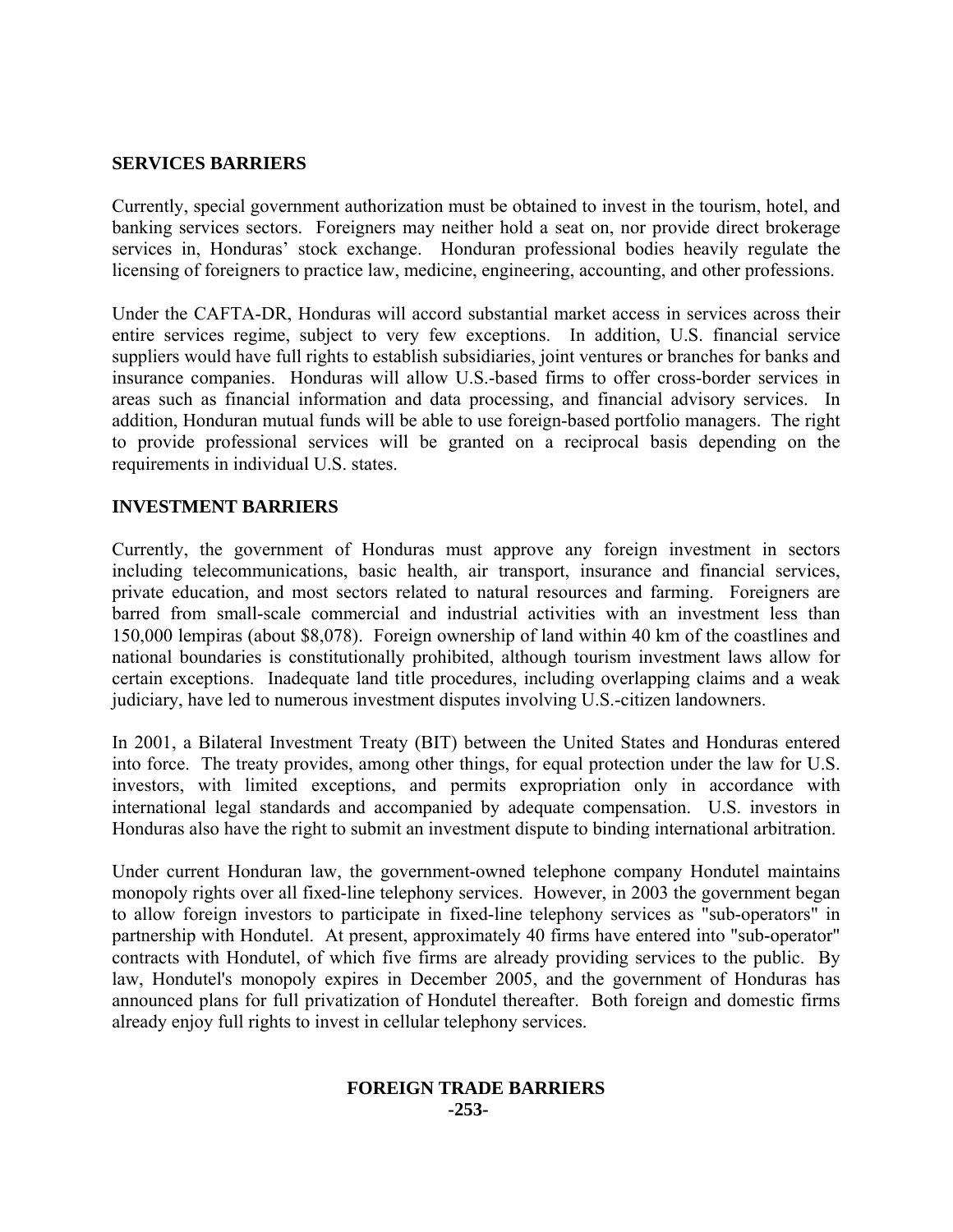In July 2004, the Minister of Natural Resources and the Environment issued a decree calling for a new national policy on mining and ordered the government agency responsible for granting mining permits and concessions, DEFOMIN, to stop granting any new mining concessions. This review is ongoing and has blocked plans of some U.S. investors, including the expansion plans of a U.S. company operating in Honduras, which is experiencing a delay in obtaining an environmental permit necessary to operate.

Under the CAFTA-DR, U.S. investors will enjoy in almost all circumstances the right to establish, acquire and operate investments in Honduras on an equal footing with local investors. In the investment chapter of the CAFTA-DR, Honduras will commit to provide a higher level of protection for U.S. investors than under the existing BIT. Among the rights afforded to U.S. investors are due process protections and the right to receive a fair market value for property in the event of an expropriation. Investor rights will be backed by an effective, impartial procedure for dispute settlement that is fully transparent. Submissions to dispute panels and panel hearings will be open to the public, and interested parties will have the opportunity to submit their views. The CAFTA-DR requires that all forms of investment be protected, including enterprises, debt, concessions, contracts and intellectual property. Upon entry into force of the CAFTA-DR, the BIT will be suspended. For a period of 10 years, however, current U.S. investors may choose either dispute settlement under the BIT or the FTA.

# **ELECTRONIC COMMERCE**

Honduras currently has no domestic legislation concerning electronic commerce, as the sector is still not developed in the Honduran market. The Electronic Commerce System Directorate (DISELCO), a joint project of the Chamber of Commerce and Industry of Tegucigalpa (CCIT), the Chamber of Commerce and Industry of Cortés (CCIC), and the National Industry Association (ANDI), is the institution in charge of establishing the policies and norms pertaining to electronic commerce in Honduras.

Although improving, the country still lacks adequate basic telecommunications infrastructure and Internet bandwidth capacity to effectively support significant electronic commerce. Except for web page promotional material, companies are not utilizing computer-based sales as a substantial distribution channel in Honduras.

The CAFTA-DR includes provisions on electronic commerce that reflect the issue's importance in global trade and the importance of supplying services by electronic means as a key part of a vibrant electronic commerce environment. Under the Agreement, Honduras has committed to provide non-discriminatory treatment of digital products and not to impose customs duties on such products and to cooperate in numerous policy areas related to electronic commerce.

## **FOREIGN TRADE BARRIERS -254-**